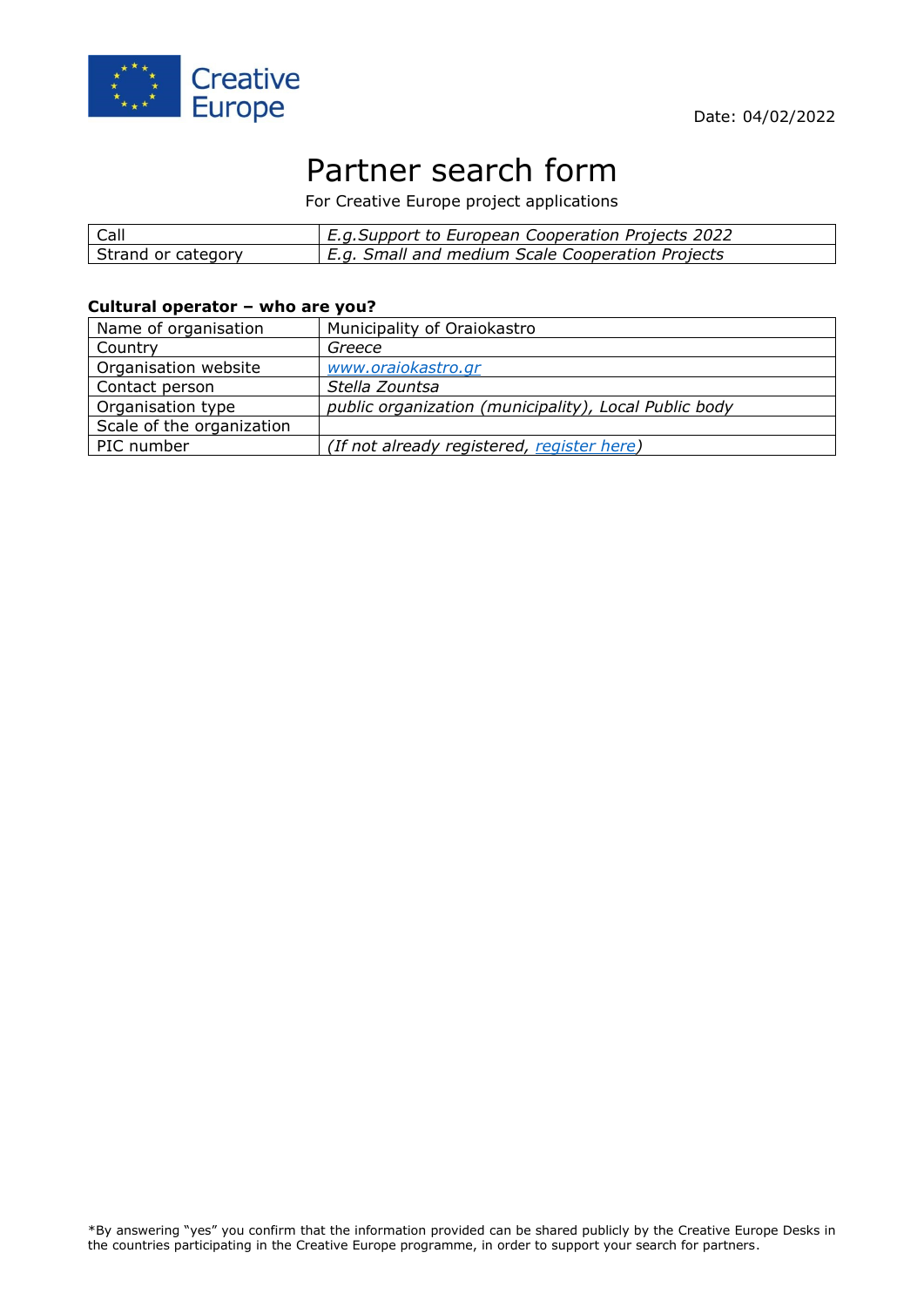| Aims and activities of the<br>organisation | Oraiokastro (Greek: Ωραιόκαστρο) is a municipality in the          |
|--------------------------------------------|--------------------------------------------------------------------|
|                                            | Thessaloniki regional unit, Greece and a suburb of Thessaloniki.   |
|                                            | The municipality Oraiokastro was formed at the 2011 local          |
|                                            | government reform by the merger of the following 3 former          |
|                                            | municipalities, that became municipal units:<br>1)Kallithea,       |
|                                            | 2) Mygdonia, 3) Oraiokastro.                                       |
|                                            | The municipality Oraiokastro has an area of 217.855 km2.           |
|                                            | Municipality of Oraiokastro provides well organized services, has  |
|                                            | adequate structures and<br>personnel, in<br>number<br>and          |
|                                            | qualifications. Its population is 38,317 inhabitants.              |
|                                            | While small in population size, the Municipality of Oraiokastro is |
|                                            | characterised by increased diversity, both in terms of geography   |
|                                            | and in terms of human geography. As far as geography is            |
|                                            | concerned, the Municipality of Oraiokastro combines urban, sub-    |
|                                            | urban and rural characteristics. It is thanks to this diversified  |
|                                            | geographical blend that the needs of its citizens are also         |
|                                            | diversified<br>and<br>local policy is therefore designed<br>and    |
|                                            | implemented to take this reality into consideration. As far as     |
|                                            | human geography is concerned, the citizens of the Municipality     |
|                                            | descend from different cultural and linguistic subsets of the      |
|                                            | wider Hellenic heritage, including but not limited to those from   |
|                                            | Asia Minor and the Black Sea. While fully integrated into the      |
|                                            | contemporary local life for decades, these subsets continue to     |
|                                            | enrich the local cultural life with their own distinct cultural    |
|                                            | contribution. Thus, it is no surprise that a plethora of local     |
|                                            | cultural groups are active within the geographical limits of the   |
|                                            | Municipality, preserving a variety of customs, traditions and      |